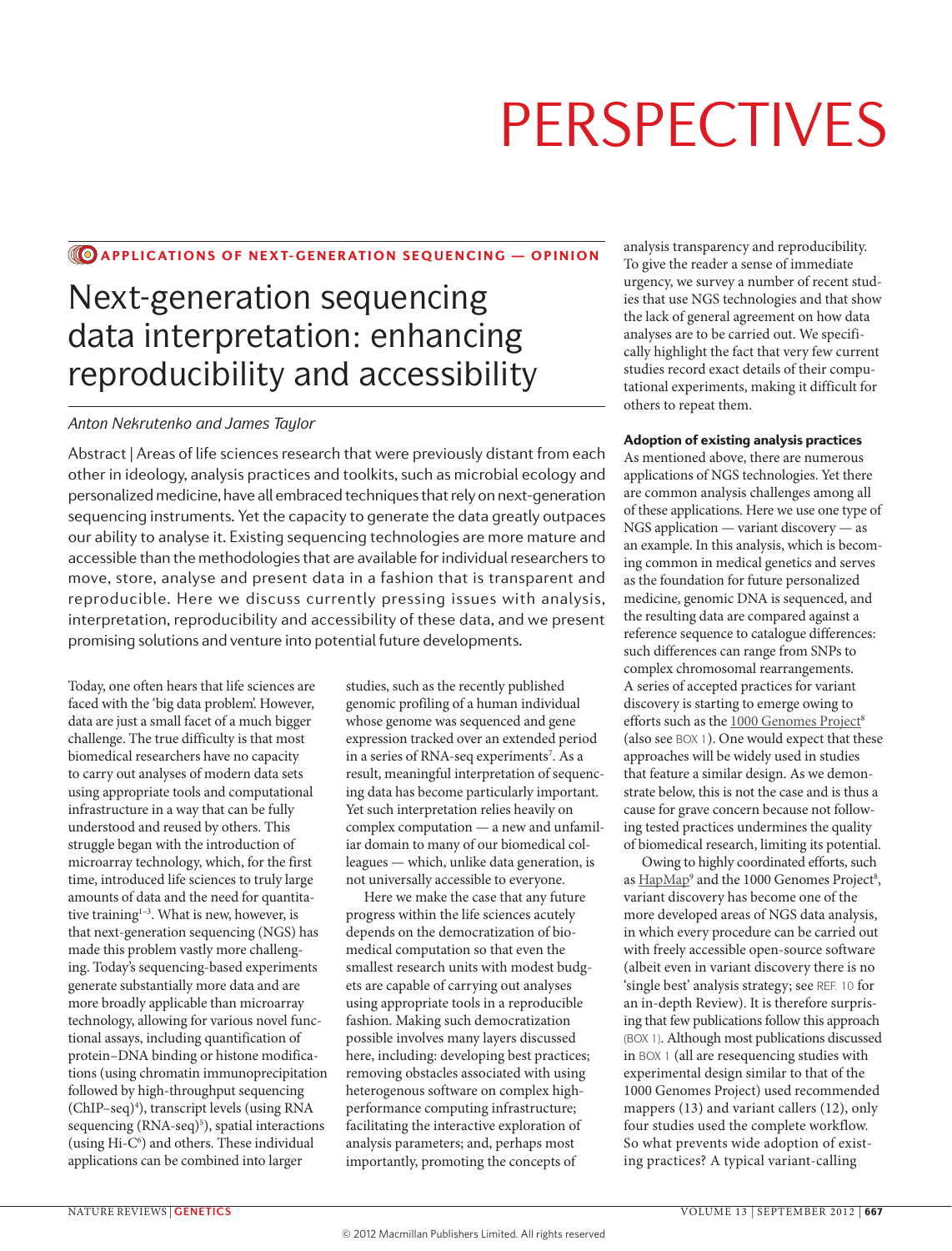analysis involves removing PCR duplicates, recalibrating quality scores and refining alignment, followed by genotyping, refining calls and annotating obtained variants<sup>10</sup>. For human data, a workflow using [Picard](http://picard.sourceforge.net) and [SAMtools](http://samtools.sourceforge.net)<sup>11</sup>, for sorting and indexing, and GATK<sup>12</sup>, for recalibration, realignment and variant discovery, is well documented<sup>13</sup> and is used by the 1000 Genomes community. GATK requires that "all data sets (reads, alignments, quality scores, variants, [dbSNP](http://www.ncbi.nlm.nih.gov/projects/SNP) information, gene tracks, interval lists everything) must be sorted in order of one of the canonical references sequences", such as the standard human genome version used by the 1000 Genomes Project. This is a necessary and unavoidable way of simplifying and optimizing the performance of downstream analyses. However, this also implies that all data sets provided as inputs to GATK must be resorted in the required order and supplied with read-group information. Although GATK can be used for analysis of non-human data<sup>14</sup>, it is difficult to apply this toolkit to non-model organisms, as numerous steps of the analysis (for example, score recalibration and realignment) rely on auxiliary data sets that are available for only a handful of well-annotated genomes. Data in BOX 1 suggest that these logistical challenges may be too complex for most researchers,

who choose to use more straightforward approaches, potentially sacrificing the quality of their results.

### The difficulty of reproducibility

The procedure recommended by the 1000 Genomes Project is certainly not the only way to carry out genotyping. In fact, alternative approaches used in publications listed in BOX 1 may yield comparable results. Additionally, the entire field of NGS analysis is in constant flux, and there is little agreement on what is considered to be the 'best practice'. In this situation, it is especially important to be able to reuse and to adopt various analytical approaches reported in the literature. Unfortunately, this is often difficult owing to the lack of necessary details. Let us look at the first and most straightforward of the analyses: read mapping. To repeat a mapping experiment, it is necessary to have access to primary data and to know the software and its version, parameter settings and name of the reference genome build. From the 19 papers listed in BOX 1 and in [Supplementary](http://www.nature.com/nrg/journal/v13/n9/suppinfo/nrg3305.html)  [information S1](http://www.nature.com/nrg/journal/v13/n9/suppinfo/nrg3305.html) (table), only six satisfy all of these criteria. To investigate this further, we surveyed 50 papers (BOX 2) that use the Burrows–Wheeler Aligner (BWA)<sup>15</sup> for mapping (the BWA is one of the most popular mappers for Illumina data). More than half

### Box 1 | 1000 Genomes Project as an example of best practices and their adoption

The 1000 Genomes Project is an international effort aimed at uncovering human genetic variation with the ultimate goal of understanding the complex relationship between genotype and phenotype. The project aims to uncover all genetic variants with a frequency of at least 1% in major population groups from Europe, East Asia, South Asia, West Africa and the Americas. The project consists of the two phases: the pilot phase and the main phase. The objective of the pilot phase was to evaluate technologies as well as to develop and to fine-tune the methodological framework for the analysis of data sets in the main phase. The pilot phase consisted of three experiments that used distinct strategies, including low-coverage (2–4×) whole-genome sequencing of 179 unrelated individuals (pilot 1), high-coverage (20–60×) sequencing of two father-mother-child trios (pilot 2) and high-coverage (50×) sequencing of 1,000 targeted gene regions in 900 individuals (pilot 3). The main phase involves sequencing approximately ~2,500 individuals from 27 populations at low coverage (~4×).

The results of the pilot phase were published in 2010 (REF. 8) (also see REF. 34 for a description of data and access; the analysis of the main phase is currently underway). The crucial importance of the pilot project was the establishment of a series of best practices that are used for the analysis of the data from the main phase and are broadly applicable for analysis of resequencing data in general. These are described at the 1000 Genomes [analysis description](http://www.1000genomes.org/analysis) and software [tools](http://www.1000genomes.org/tools) pages and were discussed in detail in a 2011 Review in this journal<sup>10</sup>.

Despite the fact that analytical procedures developed by the project are well documented and rely on freely accessible open-source software tools, the community still uses a mix of heterogeneous approaches for polymorphism detection: we surveyed 299 articles published in 2011 that explicitly cite the 1000 Genomes pilot publication<sup>8</sup>. Nineteen of these were in fact resequencing studies with an experimental design similar to that of the 1000 Genomes Consortium (that is, sequencing a number of individuals for polymorphism discovery; Supplementary information S1 (table)). Only ten studies used tools recommended by the consortium for mapping and variant discovery, and just four studies used the full workflow involving realignment and quality score recalibration. Interestingly, three of the four studies were co-authored by at least one member of the 1000 Genomes Consortium.

do not provide primary data and list neither the version nor the parameters used and neither do they list the exact version of the genomic reference sequence. If these numbers are representative, then most results reported in today's publications using NGS data cannot be accurately verified, reproduced, adopted or used to educate others, creating an alarming reproducibility crisis.

We note that this discussion thus far has dealt only with technical reproducibility challenges or with the ability to repeat published analyses using the original data to verify the results. Most biomedical researchers are much more acquainted with biological reproducibility, in which conceptual results are verified by an alternative analysis of different samples. However, we argue that the computational nature of modern biology blurs the distinction between technical and biological reproducibility. Consider the following example. Numerous cancer resequencing studies have been published in 2011, including two in patients with head and neck squamous cell carcinoma (HNSCC). The first study carried out exome resequencing in 32 patients and identified 17 missense mutations in *NOTCH1* in 21 individuals, suggesting a novel function for this locus in the aetiology of HNSCC<sup>16</sup>. The other study published in the same issue carried out resequencing in an independent set of 92 patients and identified seven *NOTCH1* missense mutations in 11% of studied tumours<sup>17</sup>. There was no overlap between the two sets of missense mutations identified in the two studies. To understand why the two studies arrived at different sets of *NOTCH1* alterations (which may well be a legitimate outcome), it is necessary to evaluate the technical aspects of each study that require sufficient analysis details and primary data — a lack of these would prevent such an evaluation.

### The potential of integrative resources

The above challenges can be distilled into two main issues. First, most biomedical researchers experience great difficulty carrying out computationally complex analyses on large data sets. Second, there is a lack of mechanism for documenting analytical steps in detail. Recently, a number of solutions have been developed that, if widely adopted, would solve the bulk of these challenges. These solutions can collectively be called integrative frameworks, as they bring together diverse tools under the umbrella of a unified interface. These include BioExtract<sup>18</sup>, [Galaxy](http://usegalaxy.org)<sup>19</sup>, [GenePattern](http://www.broadinstitute.org/cancer/software/genepattern)<sup>20</sup>, [GeneProf](http://www.geneprof.org/GeneProf/)<sup>21</sup>, Mobyle<sup>22</sup> and others (see REF. 21). These tools record all analysis metadata,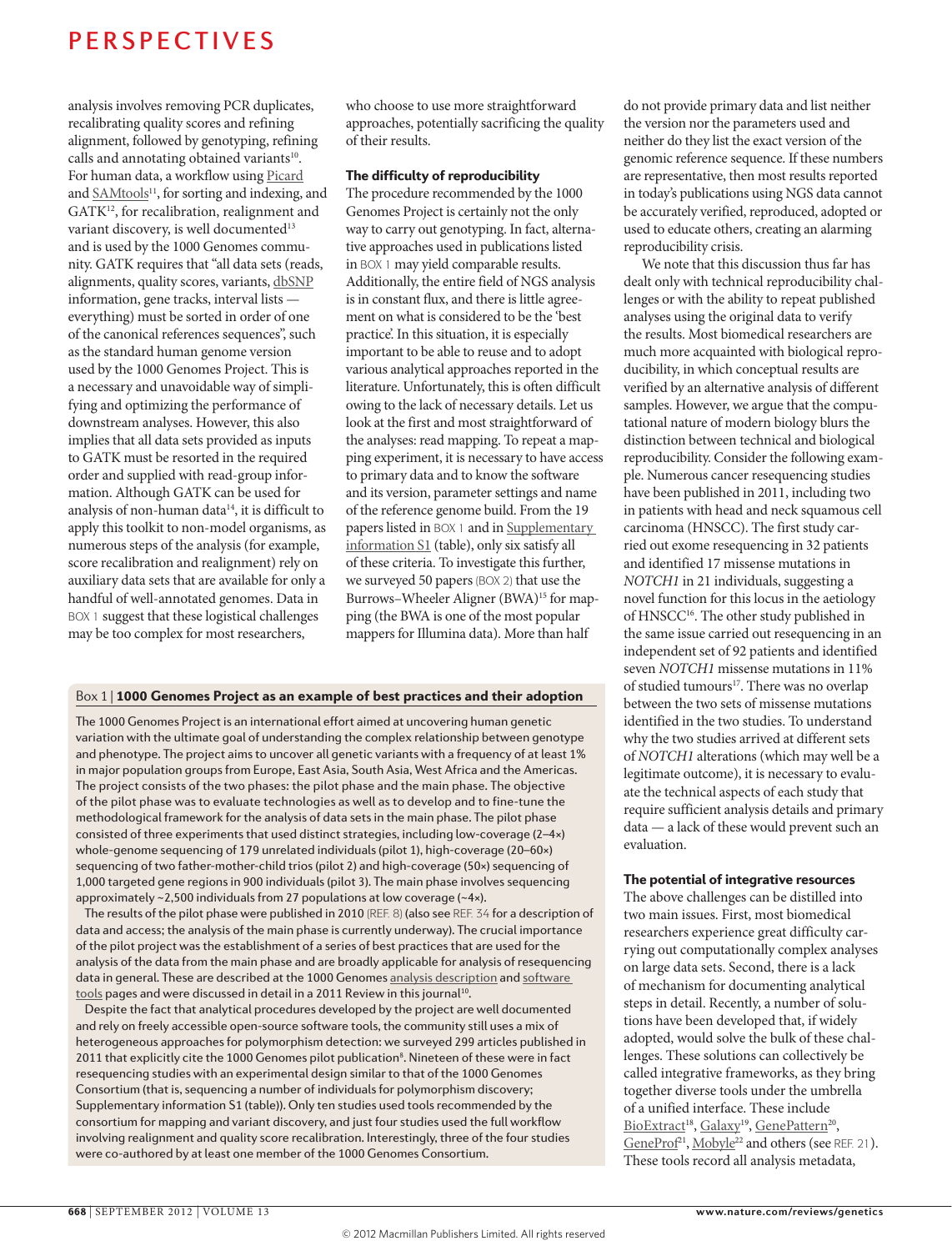including tools, versions and parameter settings used, ultimately transforming research provenance for a task that requires active tracking by the analyst to one that is completely automatic. Additionally, these resources enable biomedical researchers seamlessly to make use of powerful computing infrastructure, which is necessary for the analysis of NGS data (for example, the personal 'omics' data generated by REF. 7 are close to 0.5 terabytes in size). We elaborate on these two points below.

*Making life sciences transparent and reproducible.* The overwhelming majority of currently published papers using NGS technologies include analyses that are not detailed (BOXES 1,2). Moreover, the computational approaches used in these publications cannot be readily reused by others. Integrative frameworks described above provide the ideal medium for tracking, recording and disseminating all details of computational analyses. For example, GenePattern pioneered automatic embedding of analysis details into Microsoft Word documents while preparing publications<sup>23</sup>. The Galaxy system's Pages function can be used to create interactive Web-based supplements for research publications with the analysis details (data sets, histories and workflows) directly embedded. These documents are then published as standard Web pages that can be viewed in any modern browser, allowing readers to inspect the described analysis down to the finest levels of detail (see REF. 24 for an example).

*Making high-performance computing infrastructure useful to biologists.* Analysis of NGS is computationally demanding. There are numerous examples of excellent highperformance computing (HPC) resources that can be used for NGS computation. These include large computing clusters available at numerous institutions and nationwide efforts such as [XSEDE,](http://www.xsede.org/) as well as private and public clouds (for example, Amazon Elastic Compute Cloud). These resources combine large numbers of processors with extensive storage and fast network interconnects, but they are of little use to the broad biomedical community because special skills are often required to harness the full power of these resources. For example, substantial informatics expertise is required because cloud resources are presented to users either as virtual machines or as application-programming interfaces. Several commercial vendors now provide 'software as a service' analysis solutions for

### Box 2 | Barriers to reproducibility are widespread

Many classical publications in life sciences have become influential because they provide complete information on how to repeat reported analyses so others can adopt these approaches in their own research, such as for chain termination sequencing technology that was developed by Sanger and colleagues<sup>35</sup> and for PCR<sup>36,37</sup>. Today's publications that include computational analyses are very different. Next-generation sequencing (NGS) technologies are undoubtedly as transformative as DNA sequencing and PCR were more than 30 years ago. As more and more researchers use high-throughput sequencing in their research, they consult other publications for examples of how to carry out computational analyses. Unfortunately, they often find that the extensive informatics component that is required to analyse NGS data makes it much more difficult to repeat studies published today. Note that the lax standards of computational reproducibility are not unique to life sciences; the importance of being able to repeat computational experiments was first brought up in geosciences<sup>38</sup> and became relevant in life sciences following the establishment of microarray technology and high-throughput sequencing<sup>3,39,40</sup>. Replication of computational experiments requires access to input data sets, source code or binaries of exact versions of software used to carry out the initial analysis (this includes all helper scripts that are used to convert formats, groom data, and so on) and knowing all parameter settings exactly as they were used. In our experience (BOX 1 and Supplementary information S1 (table)), publications rarely provide such a level of detail, making biomedical computational analyses almost irreproducible. [Supplementary information S2](http://www.nature.com/nrg/journal/v13/n9/suppinfo/nrg3305.html) (reference list) lists 50 papers randomly selected from 378 manuscripts published in 2011 that use the Burrows– Wheeler Aligner<sup>15</sup> for mapping Illumina reads. Most papers (31) provide neither a version nor the parameters used, and neither do they provide the exact version of the genomic reference sequence. From the remaining 19 publications, only four studies provide settings, eight studies list the version, and only seven studies list all necessary details. More than half of the studies (26 out of 50) do not provide access to the primary data sets. In two cases, authors provided links to their own websites, where data were deposited; however, in both cases, links were broken.

sequence data (such as DNAnexus and GenomeQuest); however, these solutions are built on proprietary platforms, raising concerns about transparency and vendor lock-in. Others have built open-source software packages that can scale well on cloud resources, but these are typically singlepurpose (such as [Crossbow](http://bowtie-bio.sourceforge.net/crossbow/index.shtml) for variant dis-covery<sup>25</sup>, [Myrna](http://bowtie-bio.sourceforge.net/myrna/index.shtml) for RNA-seq analyses<sup>26</sup> and [CloVR](http://clovr.org) for metagenomic and small-genome annotation projects $27$ ) and thus may not be easily integrated into larger workflows.

Integrative frameworks make complexity and heterogeneity of HPC resources transparent to biologists. Anyone should be able to deploy an integrative solution on any type of resource, whether cloud, cluster, desktop or otherwise. One example of such a deployment model that is specifically targeted at biomedical research is  $\underline{\text{CloudMan}}^{\text{28,29}},$  which is an extensible framework and user interface for managing computing clusters on cloud resources. CloudMan allows users to create computing clusters on the fly without directly interacting with cloud providers and to use such clusters as a computational back end for integrative resources, such as Galaxy or any other system (CloudMan has been used with Galaxy but is not specifically coupled to it).

*Improving long-term archiving.* One important problem associated with making analyses reproducible is the longevity of hosted

analysis services. For example, the Galaxy page that describes the analysis of mitochondrial heteroplasmy<sup>24</sup> is not guaranteed to be online forever. This highlights a general vulnerability of centralized resources: their very existence can depend on various external factors, such as a changing funding climate. A promising solution is to offer the users of integrative frameworks the ability to create snapshots of a particular analysis. For example, cloud computing vendors generally provide the ability to take snapshots of a virtual machine, including stored data. Sharing such a snapshot provides an excellent approach for transparent communication and reproducibility. A link to a virtual machine could be included with a publication, and reviewers or readers could start their own exact copy of that machine to inspect and to verify analyses. However, there are also issues with this as an approach for long-term archiving. Typically, the author must continue to pay the cloud provider to maintain the snapshot, or it will no longer be available. Integrative frameworks resolve this situation by providing support for composing virtual machine images from a specific analysis that can be stored as an archival resource such as the [Dryad](http://www.datadryad.org) system or [Figshare.](http://www.figshare.com) By tracking connections between data sets, analysis workflows and results, these frameworks could allow users to export a complete collection of analysis results automatically for archival by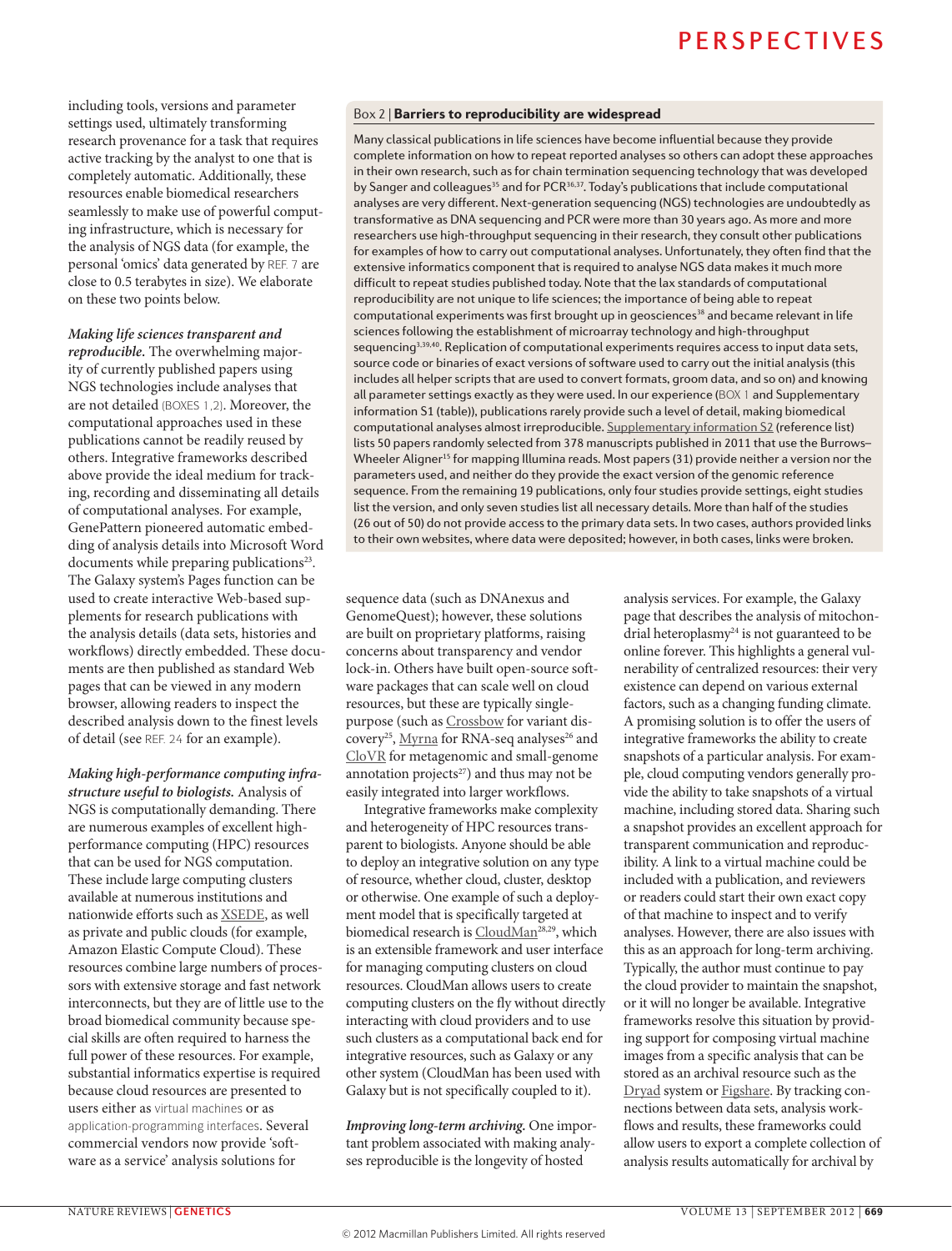

Figure 1 | **A prototype visual analytics framework for next-generation sequencing analysis.** Consider a researcher who is attempting to reconstruct mouse transcripts from RNA sequencing (RNA-seq) data using the TopHat and Cufflinks set of tools<sup>45</sup>. The quality of transcripts assembled in this analysis depends to a large extent on the choice of parameters, resulting in the procedure being repeated and initiating a wasteful cycle of tweaking parameters and re-running the analysis many times. If the visualization is instead tightly coupled with the analysis in an approach called visual analytics, the researcher can instead modify parameters and observe a graphical representation of resulting transcript assembly changes in real time. Here, a region of mouse chromosome 9 is being

visualized in Galaxy's dynamic interactive 'Trackster' browser. Tracks shown from the top are: gene annotations (**a**) and expressed sequence tag (EST) sequences (**b**) extracted from the UCSC Genome Browser; RNAseq reads mapped using TopHat spliced alignment (**c**); and Cufflinks transcript assemblies produced using various parameters being set interactively (**d–f**). Note the inputs surrounded by the red box that correspond to four Cufflinks parameter settings: maximum intron length, minimum isoform fraction, precursor mRNA fraction and minimum SAM mapping quality. Changing parameters directly within the browser will change the structure of assembled transcripts, providing the visual feedback for parameter selection.

a journal or by another data repository. Using this archive, anyone will be able to recreate a new virtual instance with the exact tools, data and workflows associated with the archived analysis. This approach towards reproducibility avoids the need for a centralized resource providing archival of analysis and achieves an unprecedented level of reproducibility.

### Looking ahead

*Tool development.* Today, most analysis tools are distributed through mechanisms such

as SourceForge, GitHub, Google Code and others, including direct downloads from developers' websites. These mechanisms have limited appeal for biomedical researchers as software still needs to be compiled, installed and supplied with associated data (for example, genome indices required by short-read mappers). There must to be a better way to distribute biomedical software. Digital distribution platforms such as Apple App Store, as well as subsequent efforts by Amazon, Google, RIM and others, provide an example

of a system in which applications are seamlessly delivered and installed on users' devices. We argue that implementing a similar system for biomedical software will revolutionize the field by providing biologists with access to a multitude of tools and analysis workflows. The first such efforts include GenePattern's [GParc](http://gparc.org) and the [Galaxy Tool Shed](http://usegalaxy.org/toolshed). These systems are designed to store tools wrapped for a given integrative framework (in this case, either GenePattern or Galaxy). The core idea is simplicity: users select a set of tools that will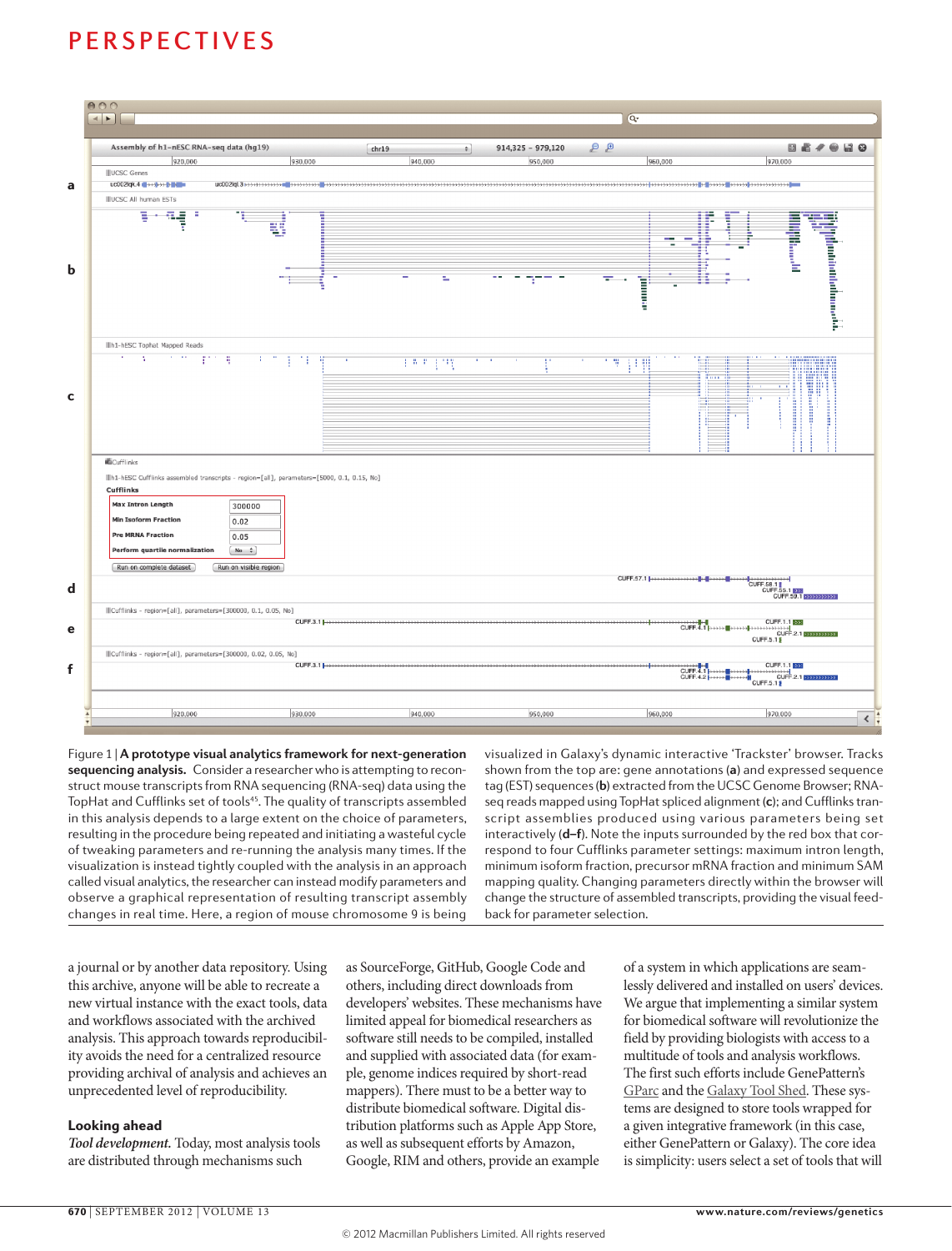then be automatically installed into the user's analysis environment instance. Ultimately, these systems must encompass more than just tools: they should allow sharing of analysis workflows, data sets, visualizations and any other analysis artefacts created within integrative frameworks.

Success of this distribution model will crucially depend on buy-in from individual tool developers. Whereas systems such as the Apple App Store are tightly controlled and distribute applications tailored towards a single operating system that runs on a well-defined set of hardware platforms, the NGS analysis software ecosystem is chaotic and is likely to stay this way (see REFS 30,31). In addition, the success of the commercial AppStore concept is due to the potentially great financial payoff to the developer in cases in which an application becomes popular. Yet even in the commercial App Store, many programs remain free, as developers see exposure to large numbers of users as the ultimate reward. Such exposure could be the incentive to attract developers of biomedical software because integrative frameworks have the potential to expose bioinformatic tools to large audiences of users, enabling tools to be more widely used and more able to compete for funding and recognition.

*Integrating analysis and visualization for easier data interpretation.* Visual assessment is the culmination of every genomic experiment. At present, genomic data visualization builds on the concept of a genome browser pioneered by Artemis<sup>32</sup>, popularized by UCSC Genome Browser<sup>33</sup> and further extended by dozens of visualization frameworks that are currently in active use or development. Yet despite this remarkable progress, visualization in the genomic context is usually the last step of an analysis. This does not need to be the case, as making visualization an active component of NGS analyses will have radical implications. First, integrating analysis and visualization aids the analysis process by allowing the user to see how parameter changes affect the final result in real time (FIG. 1). Second, in the context of scientific publications, the visualization is likely when the reader starts to evaluate the study. The disconnection between the visual representation of data and the underlying analysis makes this evaluation difficult. Tight integration between visualizations, analyses and data will transform readers' abilities to evaluate and to inspect results that rely on complex computational analysis approaches.

### Box 3 | Guidelines for reproducibility

- Accept that the computational component is becoming an integral component of biomedical research. As the life sciences are becoming increasingly data-driven, there will be no escape from computation and data handling. Familiarize yourself with best practices of scientific computing using existing educational resources, such as the [Software Carpentry](http://software-carpentry.org/) project41. Implementing good computational practices in your group will automatically take care of many of the points listed below.
- Always provide access to primary data. It is obvious that without access to the original data sets, any claims made in a publication cannot be verified. In situations in which the data cannot be made public (for example, clinical data sets under Institutional Review Board protection), they should be deposited in controlled access repositories (such as  $dbGaP^{42}$ ), where they can be retrieved by authorized users. One potential issue with this point is the fact that there is currently a debate on what constitutes primary data. Storing images generated by some next-generation sequencing (NGS) machines on a large scale has long been unfeasible. Public sequencing archives, such as those at the National Center for Biotechnology Information (NCBI) and the European Bioinformatics Institute (EBI), are still accepting sequencing reads as submissions and should be used. Going forward, other formats, such as aligned data in BAM format, are likely to be used (as is already done by the 1000 Genomes Project).
- Record versions of all auxiliary data sets used during the analysis. For example, in most NGS analyses, such as variant discovery detailed here, sequencing reads are compared against a reference genome. It is crucial to record which reference genome was used because, just as software has versions and cars have model years, genomes have build identifiers. For example, the latest human genome build distributed by the UCSC Genome Browser is called hg19 (it is derived from the GRC37 build prepared by the Genome Reference Consortium) and has the highest number of functional annotations (7,330 annotation types) and should be the preferred version to be used. Note that the latest version may not always be the best choice. The latest mouse genome build (mm10) has only a fraction of annotations (258 tracks) compared with its predecessor (mm9, which has 2,096 tracks). Thus, it would be easier to interpret results of an NGS experiment mapped to the mm9 build even though mm10 has an additional 48 megabases of actual sequence.
- Note the exact versions of software used. Different versions of the same software often produce different results, and important bug fixes may have implications to results produced with a particular version of a tool.
- Record all parameters, even if defaults are used. Although the reason to record all parameters requires no explanation, we emphasize the importance of explaining default settings for reproducibility. A clause 'software was used with default settings' is found in many publications. However, the meaning of default settings often changes between versions of software and can be quite difficult to track down when a substantial amount of time has passed since publication. Thus, record what the default settings actually are.
- Provide all custom scripts. With the complexity of NGS analysis, it is often unavoidable to create simple scripts that carry out such straightforward tasks as, for example, changing data formats. Such scripts must be made accessible as any other part of the analysis.
- Do not reinvent the wheel. It pays to reuse existing software. Integrative frameworks and associated application stores already house hundreds of tools (for example, as of May 2012, Galaxy ToolShed contains ~1,700 tools). It is likely that a script for a particular problem has been already written. Ask around through existing resources such as SEQanswers<sup>43</sup> and BioStar<sup>44</sup>.

### **Conclusions**

Sustaining the growing application of NGS in biomedical research will require that data interpretation becomes as accessible as data generation. Moving biomedical research forwards will necessitate bridging the gap between experimentalists and computational scientists and adopting new practices (BOX 3). Experimentalists must now embrace unavoidable computational components of their research projects as being on a par with experimental activities in their laboratories. This would require including quantitative

### **Glossary**

#### Application-programming interfaces

These define how different software components interact with each other. In the context of cloud computing, an application-programming interface defines how user-provided software interacts with the underlying cloud platform resources.

#### Virtual machines

A computing resource that appears to be a physical machine with a defined computing environment but may be simulated on another computing platform. In the context of cloud computing, virtual machines can be provisioned on demand and then accessed over the Internet like any other machine.